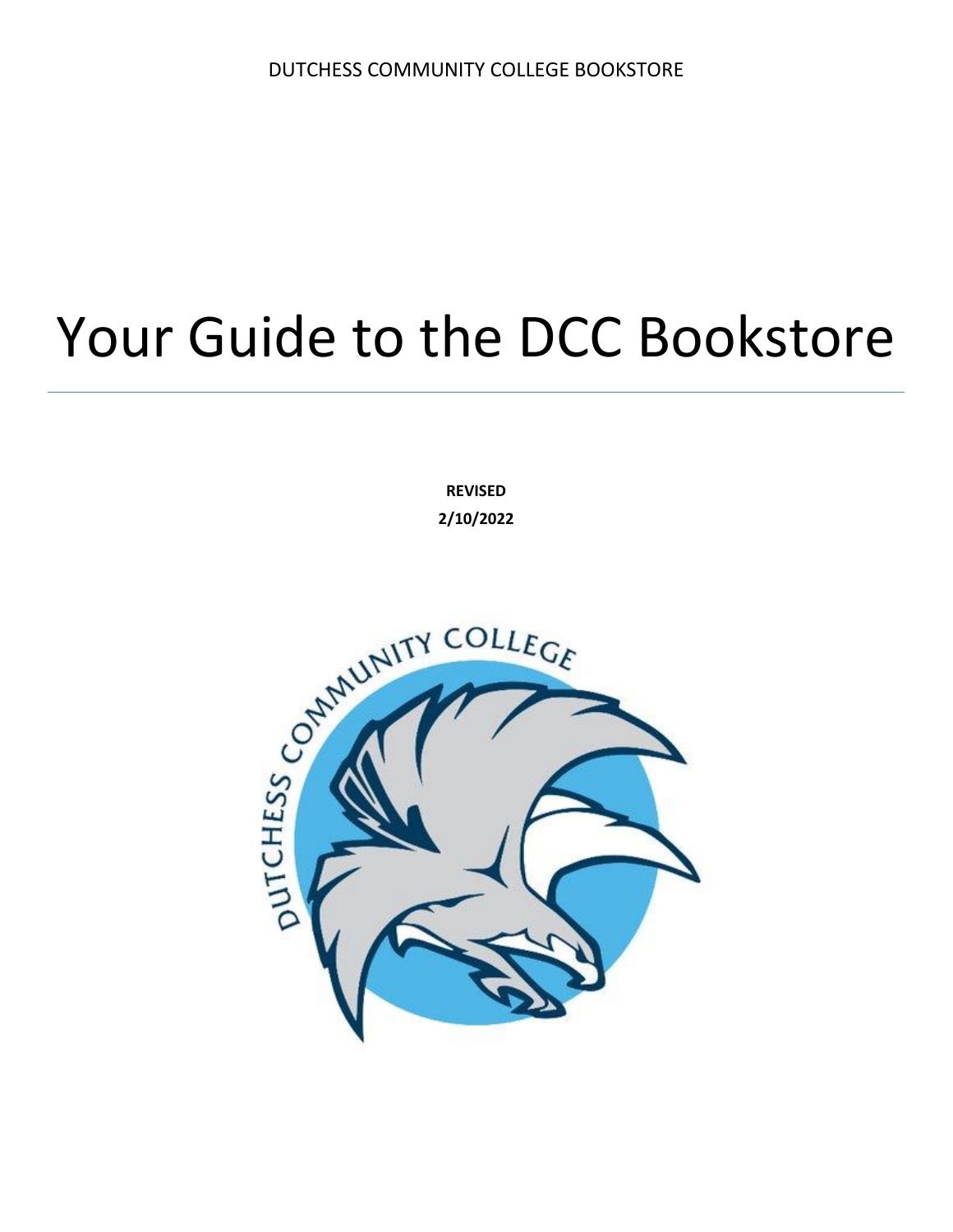### **At the BOOKSTORE there are two ways to shop. . .**

**The campus bookstore in Dutchess Hall on the main campus or shop online www.sunydutchessccshop.com.** 

#### **How to Buy your Textbooks Online**

#### **\*\*\*Order early due to the increased volume of online orders at the beginning of the semester it can take 24 to 48 hours for the bookstore staff to process your order.\*\*\***

The bookstore team is on campus daily processing online orders from our bookstore shelves. Books are shipped in from other locations if we do not have your selection in the store.

You can use [www.sunydutchessccshop.com](http://www.sunydutchessccshop.com/)

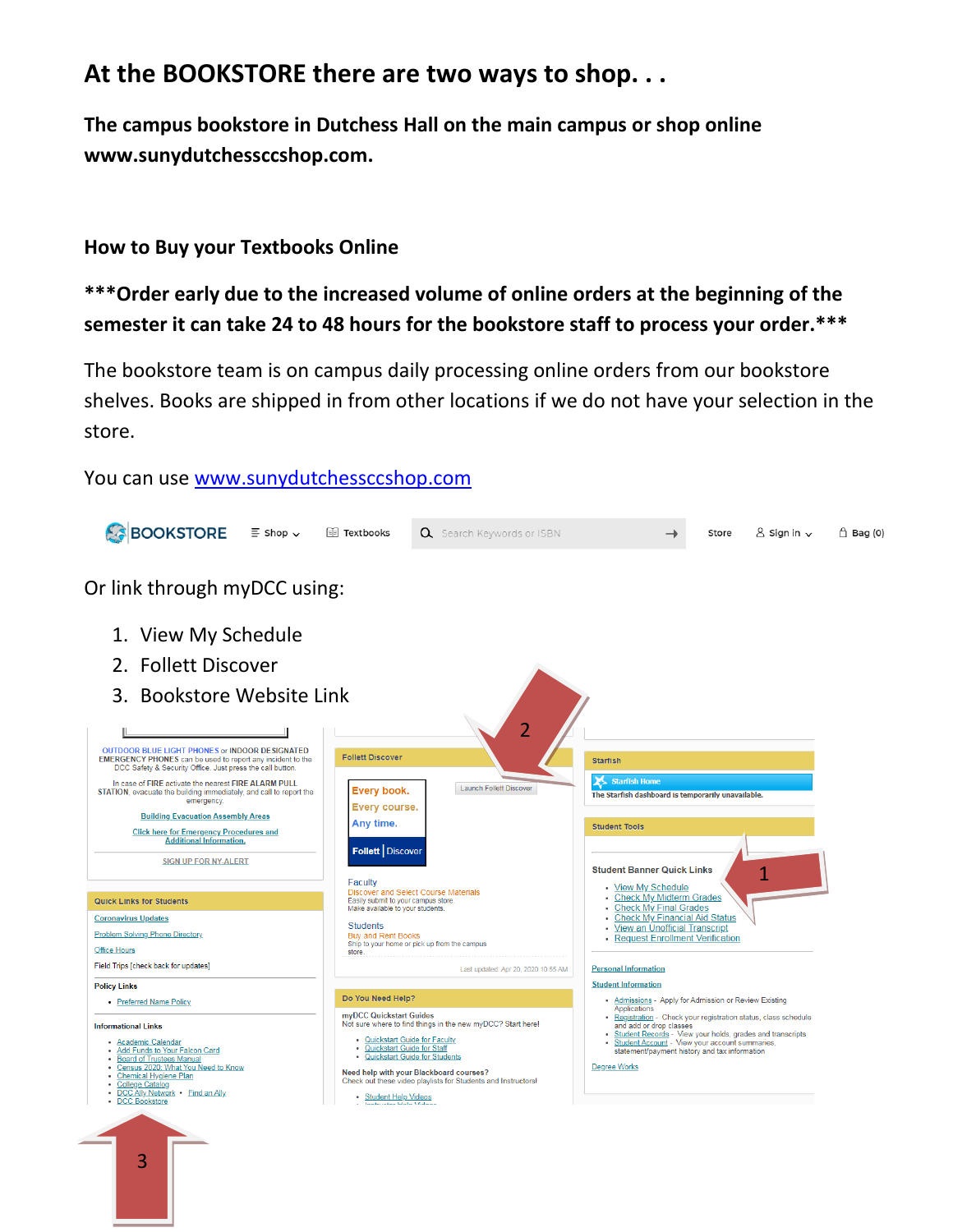### **How to Get Your Online Order**

### **Ship to your Address**

**Shipping Rates** 

| <b>DOMESTIC_RATE</b> |                 |  |
|----------------------|-----------------|--|
| <b>Product Total</b> | <b>Standard</b> |  |
| \$0.00 and up        | \$7.50          |  |
|                      |                 |  |
| <b>DOMESTIC_RATE</b> |                 |  |
| <b>Product Total</b> | Faster          |  |
| \$0.00 and up        | \$13.99         |  |
|                      |                 |  |
| <b>DOMESTIC_RATE</b> |                 |  |
| <b>Product Total</b> | Fastest         |  |
| \$0.00 and up        | \$19.99         |  |

### **In Person Pick-Up**

#### **IN PERSON PICK-UP Location: Bookstore**

**\*\*\*Make sure your have received your email stating "Your Order is Ready for Pick- Up" before coming to campus.\*\*\***

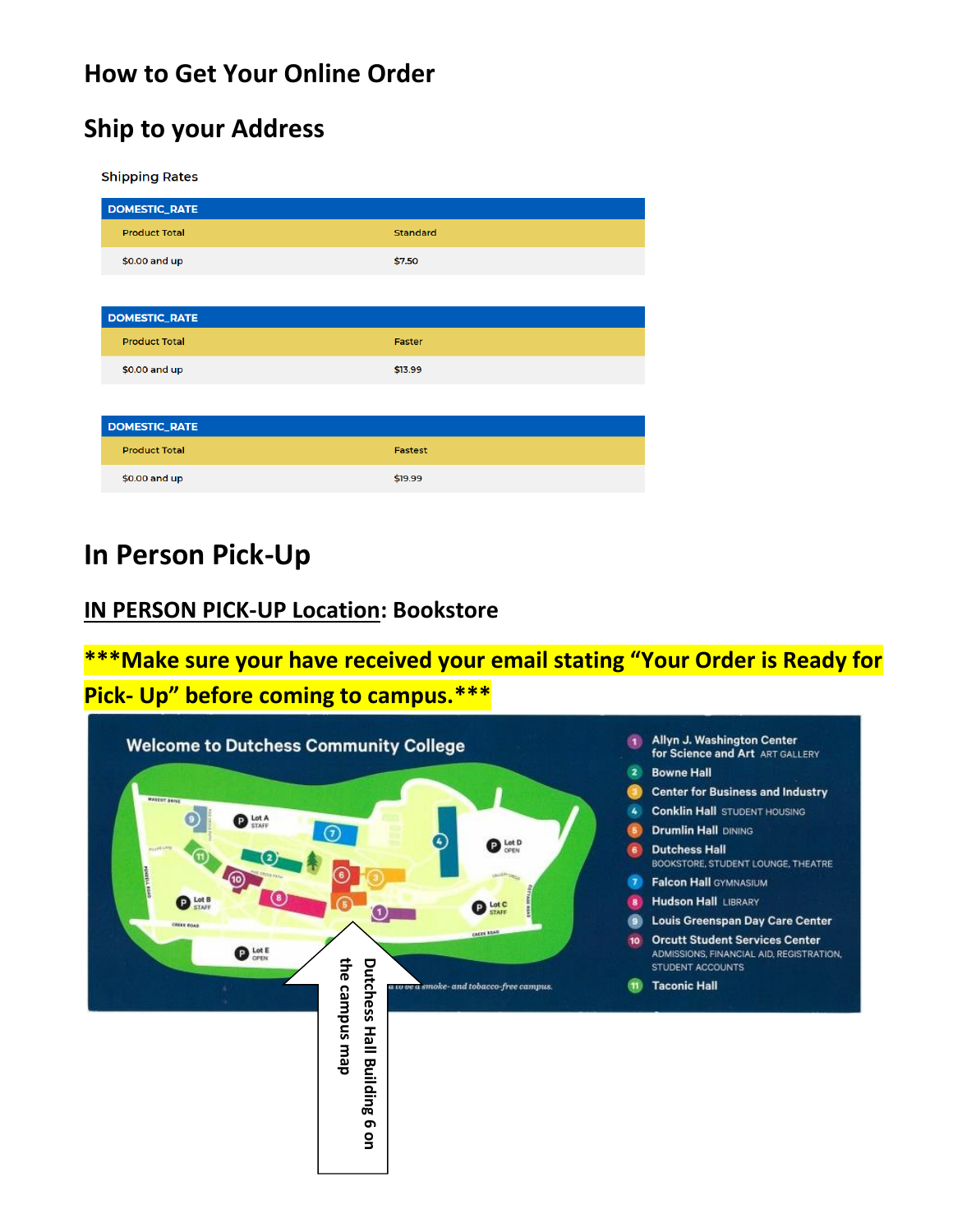#### **HOW TO PAY FOR YOUR ORDER**

| <b>Payment Methods</b>              |
|-------------------------------------|
| Online                              |
| <b>American Express</b>             |
| <b>Apple Pay</b>                    |
| Book Vouchers/Other Payment Options |
| <b>Discover</b>                     |
| <b>Gift Card</b>                    |
| MasterCard                          |
| Pay with PayPal                     |
| <b>PayPal Credit</b>                |
| Visa                                |
|                                     |

### **OTHER PAYMENT OPTIONS**

ACCESS-VR\*

Dept. Of Veterans Affairs\*

Dutchess One Stop\*

Commission for the Blind\*

Larraine Springsteen Support Staff Scholarship

\*Some restriction may apply based on agency allowances.

\*\*\*For programs not listed please contact the DCC Bookstore

**NOTE: Please check with the bookstore to see if your voucher is on file. If you have received a voucher directly from an agency forward it and your "A" number to the bookstore for account set up.** 

### **FINANCIAL AID/BOOK VOUCHERS**

- Financial aid can now be used as an online form of payment.
- Please wait until you receive your email from Student Accounts that your voucher is approved.
- **Use your "A" Number and include your first and last initial on the end. Example A00000000XX.**
- If you do not have student ID you will need to contact campus security.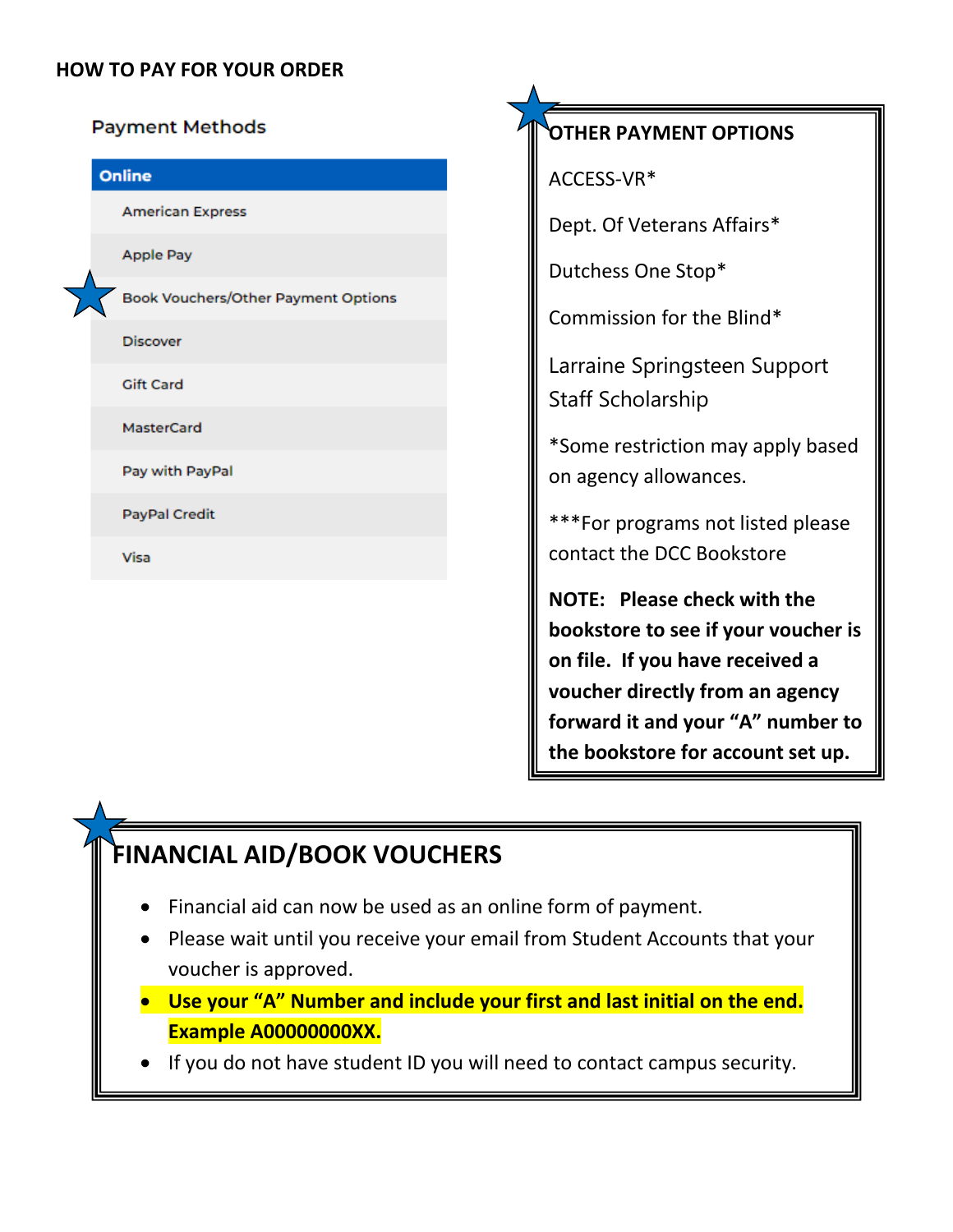## **O** Payment Method

|                          | <b>APPLY</b>                        |                                                                                          |
|--------------------------|-------------------------------------|------------------------------------------------------------------------------------------|
|                          | Book Vouchers/Other Payment Options |                                                                                          |
| Student ID               |                                     | Enter your student ID number to access your<br>account balance.                          |
|                          |                                     |                                                                                          |
| <b>FIND ACCOUNTS</b>     |                                     | <b>NOTE: Financial Aid Vouchers check out</b><br>using your A number plus first and last |
| Gift Card                |                                     | initial.                                                                                 |
| Credit / Debit Card VISA | <b>DISCOVER</b>                     | MERICAN<br><b>EXPRES</b>                                                                 |

PayPal Credit: No Interest if paid in full in 6 months on purchases of \$99+. Subject to credit approval. See Terms.

**When you click on FIND ACCOUNTS the system will use your A number to locate your account information. It will look similar to this based on the type of voucher you will receive:** 

| Book Vouchers/Other Payment Options                                                               |                          |                     |               |  |  |
|---------------------------------------------------------------------------------------------------|--------------------------|---------------------|---------------|--|--|
| Account                                                                                           | <b>Available Balance</b> | Online End Date (?) |               |  |  |
| <b>BookVouchers</b><br><b>Fall 2020</b>                                                           | \$50.00                  | 9/25/20             | PAY WITH THIS |  |  |
| Please agree to Terms & Conditions                                                                |                          |                     |               |  |  |
|                                                                                                   |                          |                     |               |  |  |
| Don't forget to check this box before<br>clicking on PAY WITH THIS during the<br>checkout process |                          |                     |               |  |  |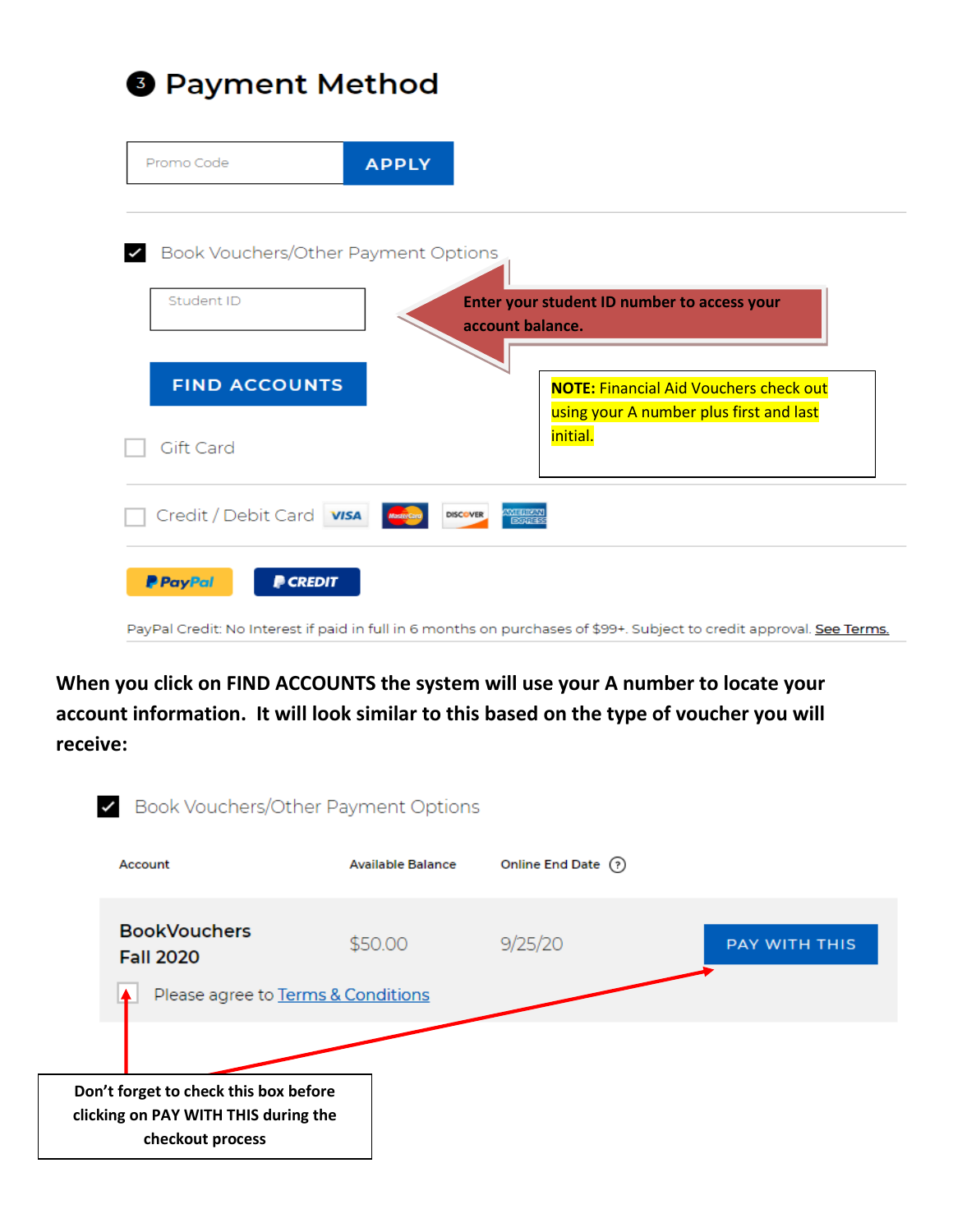#### **Back Orders:**

- **Books with back order status are books that are not in stock.** 
	- o **Most back orders leading up to the beginning of a semester are books that have not arrived yet.**

#### **Examples of emails you will receive as your order updates in the online system:**

ORDER UPDATE

#### **Order Confirmation Tracking Information**

Thank you for your order. The items below have shipped. Your order may arrive in multiple packages. If your order contains a digital item, your digital access information is below Keep this email for reference.

| <b>Order Summary</b>                                      |                                                                                                                        |                               |  |
|-----------------------------------------------------------|------------------------------------------------------------------------------------------------------------------------|-------------------------------|--|
| Order Number: 14850000000002                              | Order Date: Jun 19, 2015<br>Receipt Method: No Shipping Required<br>Ship to:<br>1818 swift drive<br>Oak brook IL 60000 |                               |  |
| <b>Order Details</b>                                      |                                                                                                                        |                               |  |
| <b>Product Details:</b><br>US History to 1877             | <b>STATUS: FULFILLED</b><br>Qty: 1                                                                                     |                               |  |
| Author: Dallas County CC District<br>Edition: 1st<br>null | <b>Unit Price:</b>                                                                                                     | \$39.99<br><b>BUY DIGITAL</b> |  |
|                                                           | <b>Product Total:</b>                                                                                                  | \$39.99                       |  |
|                                                           | <b>Product Total:</b>                                                                                                  | \$39.99                       |  |
|                                                           | Sales Tax:                                                                                                             | \$0.00                        |  |
|                                                           | Rental Tax:                                                                                                            | \$0.00                        |  |
|                                                           | <b>Tax Total:</b>                                                                                                      | \$0.00                        |  |
|                                                           | Order Total [USD]:                                                                                                     | \$39.99 (USD)                 |  |
| <b>Digital Order Details</b>                              |                                                                                                                        |                               |  |
| <b>Product Details:</b>                                   | <b>DIGITAL ACCESS INFORMATION: To</b>                                                                                  |                               |  |
| US History to 1877                                        | access your digital selection, simply click on                                                                         |                               |  |

### US History to 1877

Edition: 1st

**Digital Edition** 

Author: Dallas County CC District the Access URL and follow instructions Access URL: https://dlc.dcccd.edu/course-access Access Code: WUC8DGVLIQ6KCZM2



| Order Details                                                                          |                                    |                  |
|----------------------------------------------------------------------------------------|------------------------------------|------------------|
| roduct Details:<br>Aarch Release Title 2                                               | <b>STATUS: FULFILLED</b><br>Qty: 1 |                  |
| <b>Uffor: Follett</b><br>dition: 5th                                                   | Unit Price:                        | \$8.40           |
| Follett 9975 > ef March Release 4 > eF                                                 |                                    | <b>RENT USED</b> |
| Wison > eF Department > ef March > ef                                                  | Product Total:                     | \$8.40           |
| tental Due Date: Aug 15, 2015                                                          |                                    |                  |
| ailure to return item on-time will result in<br>he following charge, for each item not |                                    |                  |
| eturned.                                                                               |                                    |                  |
| lon-return Charge: \$83.16                                                             |                                    |                  |
| lon-return Processing Fee: \$6.72                                                      |                                    |                  |
| roduct Details:                                                                        | <b>STATUS: FULFILLED</b>           |                  |
| <b>Ilack Mamba</b>                                                                     | Qty: 1                             |                  |
| uthor: Malik<br>dition: 5th                                                            | Unit Price:                        | \$46.67          |
| Follett 9975 > ef March Release 3 > eF                                                 |                                    | BUY DIGITAL      |
| Wison > eF Department > ef March > ef<br>fracking Number: 12345                        | <b>Product Total:</b>              | \$46.67          |
| roduct Details:                                                                        | <b>STATUS: FULFILLED</b>           |                  |
| <b>Bements of Physics</b>                                                              | Otv: 1                             |                  |
| uthor: Smith                                                                           | Unit Price:                        | \$28.75          |
| dition: 9th                                                                            |                                    | <b>BUY NEW</b>   |
| Follett 9975 > ef March Release 4 > eF<br>Wison > eF Department > ef March > ef        | <b>Product Total:</b>              | \$28.75          |
|                                                                                        | <b>Product Total:</b>              | \$83.82          |
|                                                                                        | <b>Shipping Total:</b>             | \$7.50           |
|                                                                                        | Sales Tax:                         | \$1.80           |
|                                                                                        | Rental Tax:                        | \$0.00           |
|                                                                                        | Shipping Tax:                      | \$0.47           |
|                                                                                        | <b>Tax Total:</b>                  | \$2.27           |
|                                                                                        | Order Total [USD]:                 | \$93.59 (USD)    |
|                                                                                        |                                    |                  |

#### **Tracking information and order status**

Tracking and order status can also be found by logging into sunydutchessccshop.com. Click on the orders link in the My Account section. Your Digital book credentials are in the same place.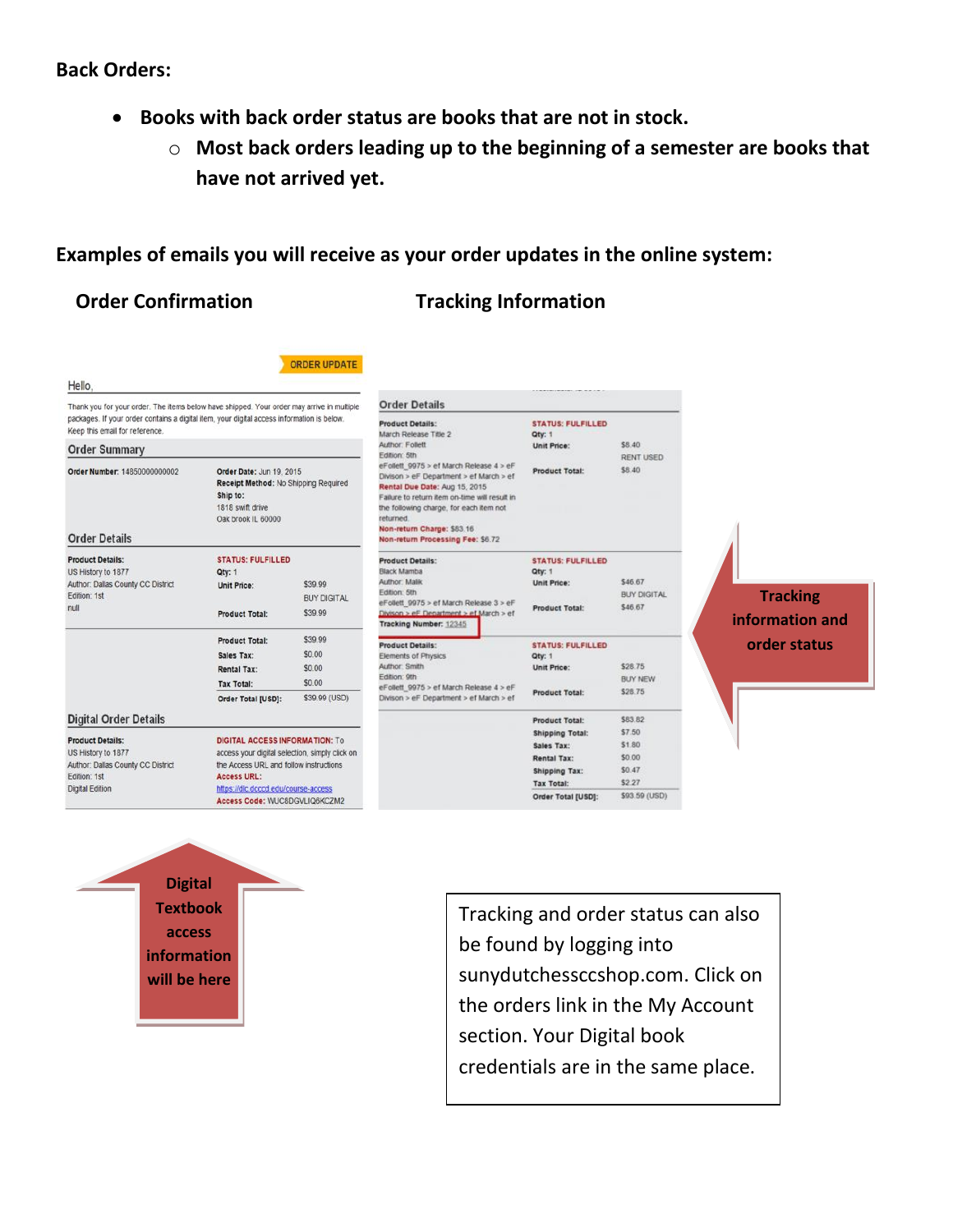|                                                                                                                                                                                                                                        |                                                                                                                                         | <b>ORDER UPDATE</b>                   |                                                                                                    |
|----------------------------------------------------------------------------------------------------------------------------------------------------------------------------------------------------------------------------------------|-----------------------------------------------------------------------------------------------------------------------------------------|---------------------------------------|----------------------------------------------------------------------------------------------------|
| Hello.                                                                                                                                                                                                                                 |                                                                                                                                         |                                       |                                                                                                    |
| Thanks for your order. Listed below is the status of your order. Only items with recent<br>status changes will be displayed below. Please bring this receipt to expedite the<br>pickup process and retain this email for your records. |                                                                                                                                         |                                       |                                                                                                    |
| <b>Order Summary</b>                                                                                                                                                                                                                   |                                                                                                                                         |                                       |                                                                                                    |
| Order Number: 99780000009718                                                                                                                                                                                                           | Order Date: Oct 19, 2016<br>Pickup at:<br>South Campus Bookstore<br>11901 Beach Blvd<br><b>Building B</b><br>Jacksonville Florida 32216 | Receipt Method: Store Pick-Up Pay Now |                                                                                                    |
| Pickup instructions: This is a Test Message to be checked in order update email -<br>Store Pickup for 9978.<br><b>Order Details</b>                                                                                                    |                                                                                                                                         |                                       | <b>In Person Pickup Customers</b>                                                                  |
| <b>Product Details:</b><br>RFP QA Title WH02<br>Author: Efollett<br>eFollett_9978_Parent > eF Warehouse >                                                                                                                              | <b>STATUS: READY FOR PICK-UP</b><br>Qty: 1<br><b>Unit Price:</b>                                                                        | \$73.00<br><b>BUY NEW</b>             | Please wait until you receive the order update<br><b>READY FOR PICK-UP before coming to campus</b> |
| efdiv > efdept > eFWHCourse > eFWH<br>Tracking Number: 640847960456                                                                                                                                                                    | <b>Product Total:</b>                                                                                                                   | \$73.00                               |                                                                                                    |
| <b>Product Details:</b><br>RFP OA Title WH05                                                                                                                                                                                           | <b>STATUS: READY FOR PICK-UP</b><br>Qty: 1                                                                                              |                                       |                                                                                                    |
| Author: Efoliett                                                                                                                                                                                                                       | <b>Unit Price:</b>                                                                                                                      | \$66.75                               |                                                                                                    |
| eFollett 9978 Parent > eF Warehouse ><br>efdiv > efdept > eFWHCourse > eFWH<br><b>Tracking Number: 640847960456</b>                                                                                                                    | <b>Product Total:</b>                                                                                                                   | <b>BUY USED</b><br>\$66.75            |                                                                                                    |

### In Person Pick-Up Customers

Please note: Due to the increased volume of online orders at the beginning of each semester. We ask customers to wait until they get the Order Update: Ready for Pick-Up. Be sure to bring your Order Confirmation Number to help us find your order faster.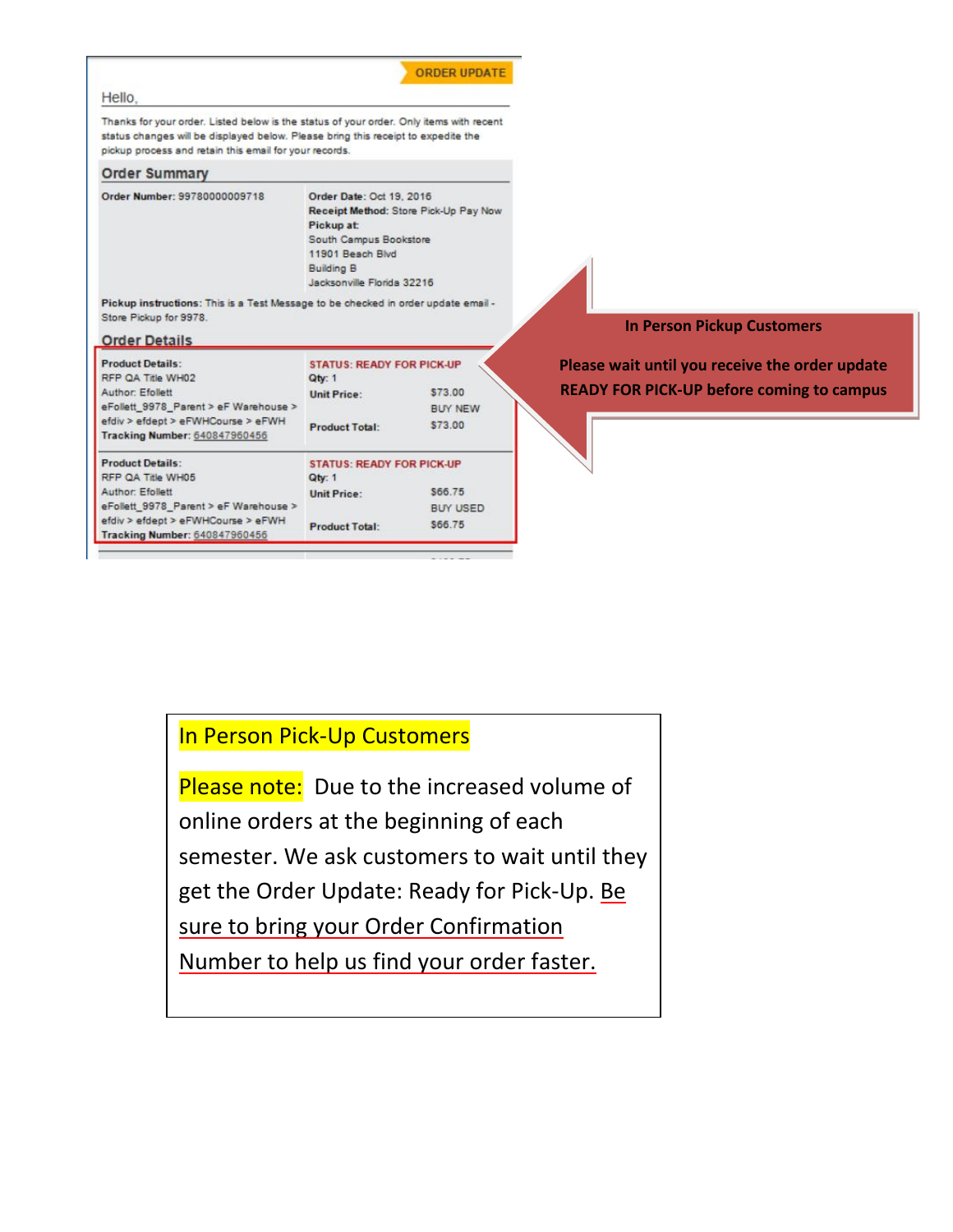#### **Textbook Rental**

#### **What is Textbook Rental?**

You can rent many of the textbooks you need for the semester, then return them at the end of the term. And, at any point if you decide you want to buy the book or rent it longer, no worry – these options are available for most books.

#### **Why Rent?**

- On average, you'll be paying less than half the new textbook price!
- Normal highlighting and note-taking are OK.
- You can use multiple forms of payment including financial aid and campus cards where available. Check your bookstore for details.

#### **How Do I Rent?**

It's simple. Search for your course and section (if applicable), select the rental items available for your course, and add them to your shopping cart. During checkout you'll be prompted to provide rental collateral (e.g. a credit card) and sign the rental agreement. Completing the rental agreement signifies your commitment to returning your rental book back by the checkin date.

#### **What Age Do I Need To Be To Rent?**

You must be 18 years of age or older to rent textbooks.

#### **How Do I Return/Check-In my Rental?**

If open, you can return your rentals in-store. View the store hours page for hours and availability.

Or, you can ship your rentals to the store, using the shipping carrier of your choice. Note: Shipping is at your expense.

- 1. [Sign in to your account](https://www.bkstr.com/dutchessccstore/myaccount/rentals) using the same email address you provided at the register instore or entered when you rented online. Note: If you don't know your password, that's OK – just click "Forgot Password" to reset. (See Below)
- 2. Once you've signed in, you will be navigated to the Rentals page to view your Rental Account Information and Rental History.
- 3. Click "Return all Rentals by Mail" and follow the steps to print your packing slip.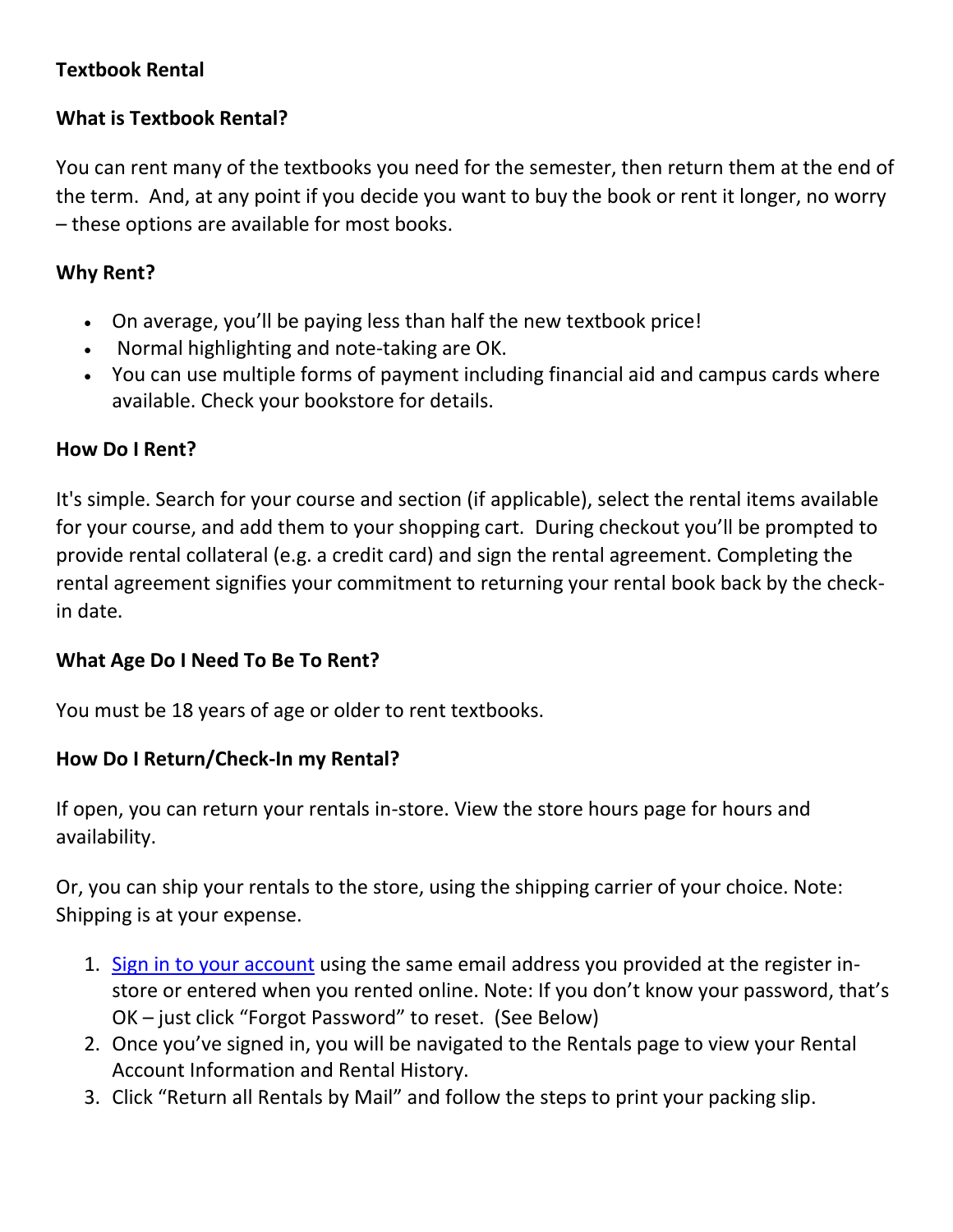4. Print your packing slip and include it in your rental shipment. Your packing slip is crucial to include in your box – it identifies you, what you're returning, and where to send your rentals

| Hi, Melissa<br>My Account >             |                                                                                                                                                                                                                                                                                                                           |                           |
|-----------------------------------------|---------------------------------------------------------------------------------------------------------------------------------------------------------------------------------------------------------------------------------------------------------------------------------------------------------------------------|---------------------------|
| Orders ><br>Rentals ><br>Wishlist (0) > |                                                                                                                                                                                                                                                                                                                           |                           |
| Sign Out >                              |                                                                                                                                                                                                                                                                                                                           |                           |
| <b>Rental History</b>                   |                                                                                                                                                                                                                                                                                                                           | Return All Rentals by Mai |
|                                         | Status: Active Rental   Rented In Store<br>Study in Scarlet & The Sign of<br><b>Selection: Rent Used</b><br>ISBN: 978048643166699990<br>Rental Due: 5/16/20<br>Failure to return a rental item on-time will result in non-return charges and<br>processing fees of \$4.57 to the card associated with the rental account. | \$2.00                    |
|                                         | <b>RETURN BY MAIL →</b><br>Please Note: If you wish to buy or extend this rental, please contact your campus store.                                                                                                                                                                                                       |                           |

#### **How Do I Extend or Purchase a Rental Online?**

You can extend or purchase your rentals at your campus store.

If you rented online, you can extend or purchase those rentals in your account. On the [Rentals](https://www.bkstr.com/dutchessccstore/myaccount/rentals)  [page](https://www.bkstr.com/dutchessccstore/myaccount/rentals), you will see options to "Extend" or "Buy" for each applicable rental item. You will be prompted to place an order with the rental extension or rental purchase.

#### **When is the Rental Return Date?**

The rental return date is established so you can use the book for the entire term. To avoid any late fees, we ask that you return all rented books to the bookstore by the return date on your receipt or packing slip. We'll send you reminder emails at the end of term to help you remember to bring your rented books back.

#### **What if I Forget to Return My Rental by its Due Date?**

If you don't return your books by your return date, we'll charge your credit card a non-return fee as well as a processing fee and you'll own the book. You can keep the book or sell your book back according to the book buyback policies of your bookstore.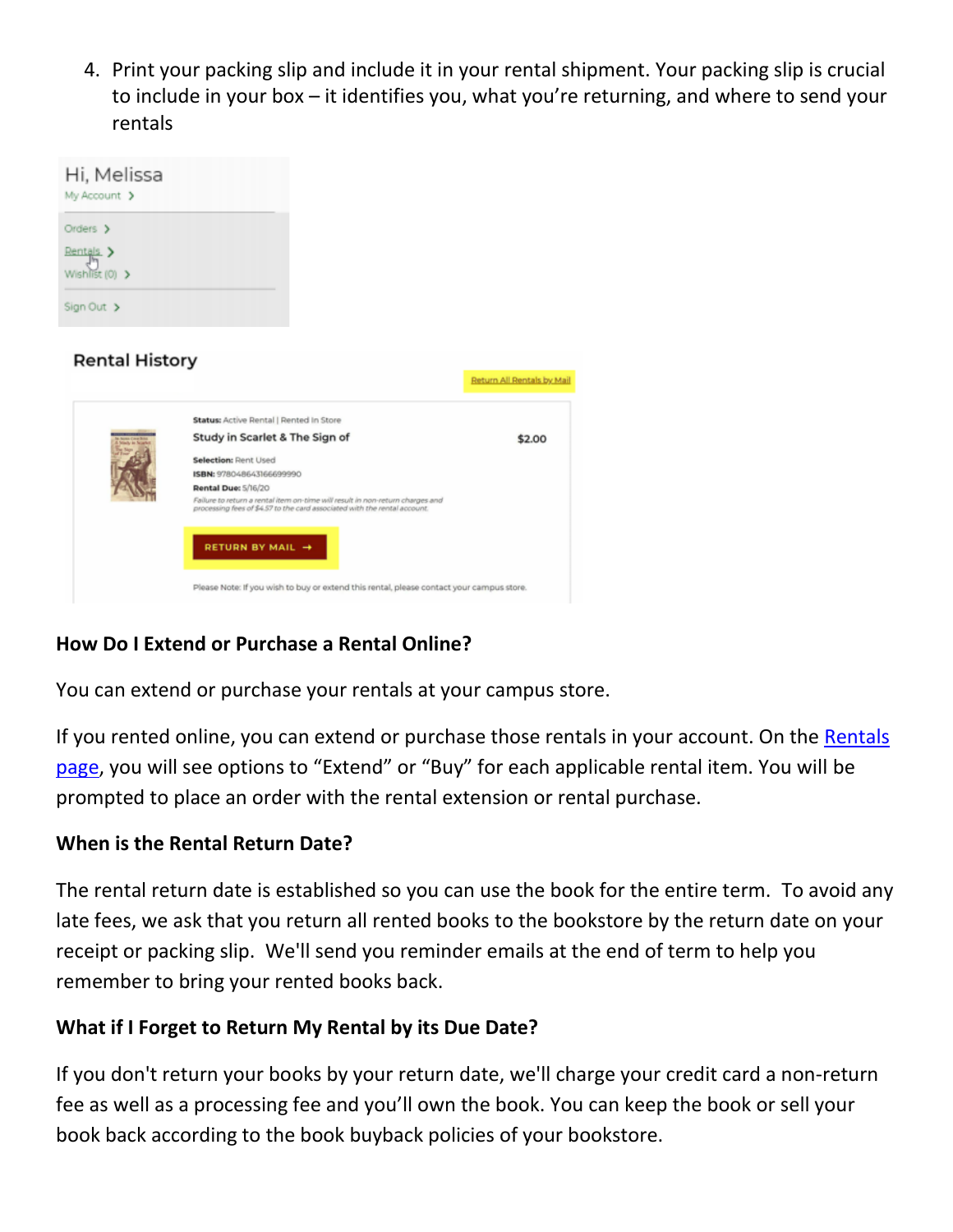#### **Why the Extra Fees if I Check-in My Rental Book Past the Deadline?**

If you don't return your rental book on time, we'll need to find another copy of the book in order to have enough copies on hand for the next semester. The fees cover the additional expenses of finding another copy of the book.

#### **What if I Rent a Book and then Decide I Need to Keep it?**

You can convert your rental into a standard purchase at any time before the rental due date. You'll simply receive a refund of your rental fee and be charged regular retail price based on the book's condition when purchased (new or used).

#### **What Happens if I Drop a Class?**

You can return the book and receive a refund of the rental cost during the normal refund period established each term by the bookstore. Of course, for the regular refund policy to still apply: the book needs to be in the same condition as it was when it was rented, and you'll need a copy of your receipt or the packing slip.

#### **Can I Highlight and Take Notes?**

Normal highlighting and note-taking are perfectly acceptable. So, what's not OK? Well, excessive markings, as these would render the book unusable for the next customer.

#### **Where Can I Find My Rental Agreement?**

By clicking on the link you'll be taken to the Follett Terms of Use page where you can review the Textbook [Rental Agreement.](https://www.follett.com/policies/text-rental/?cm_sp=Static_Help_Mobile_474406) Rental Agreement.

### **Refunds and Exchanges**

#### Online Return Policy

#### **Return Policy**

Need to make a return? No worries, all the details are below. FYI, all refunds, or exchanges require a valid receipt or packing slip. And sorry, shipping and handling fees are not refundable.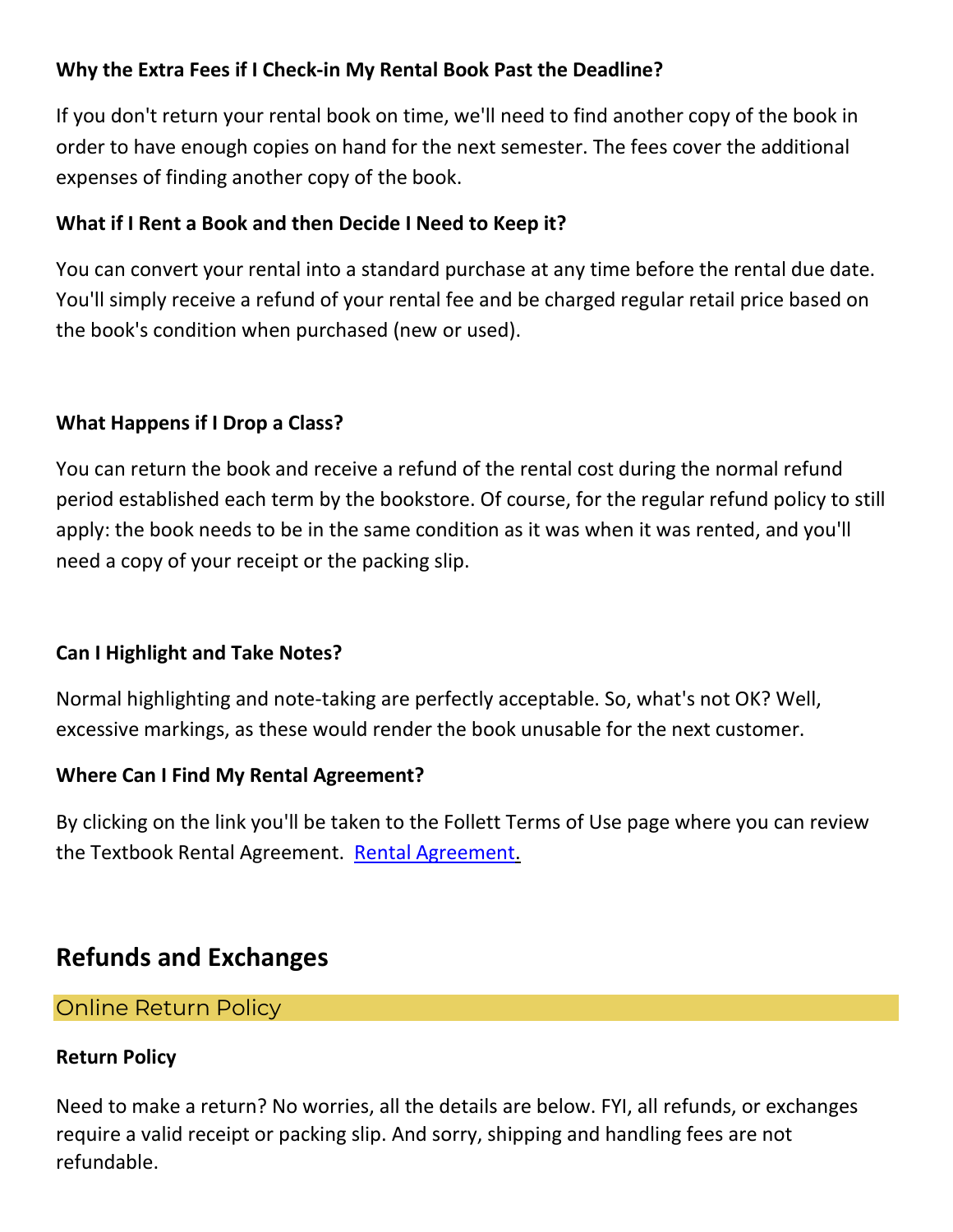#### **Textbooks/Course Materials:**

- Refunds are given for Course Materials returned before your campus-specific refund deadline\*.
- Course Materials purchased after the campus-specific deadline must be returned within 7 business days of purchase for a full refund.
- Course Materials purchased during the last week of classes or final exams are not refundable.
- To support the delivery of digital content to you, a non-refundable digital delivery fee is applied to each digital material.

\*Contact your school's bookstore for the campus-specific refund deadline.

#### **Digital Course Materials**

- eBooks are digital versions of an entire print book. eBooks are refundable within 14 days of the customer accessing the content, or 30 days after the purchase is made (without customer accessing the content), whichever occurs first. Additionally, refund requests cannot be fulfilled if more than 10% of the product has been viewed or if any page(s) of the content has been printed.
- Courseware items, such as MyMathLab or McGraw Hill Connect, are refundable within 14 days from purchase (regardless of the amount of content accessed by the customer).

#### **Hardware & Software**

Bring back unopened computer hardware and software within 14 days of purchase for a full refund. Electronic Software Download (ESD) purchases are Final and Non-Returnable.

#### **Other Merchandise:**

All other merchandise that is unopened and in original condition can be returned within 30 days of purchase.

\*Gift Cards are non-refundable

**Two Ways to Return:**

**In-person refunds**

Just take your receipt/packing slip and return it to your campus bookstore.

#### **Returns by mail**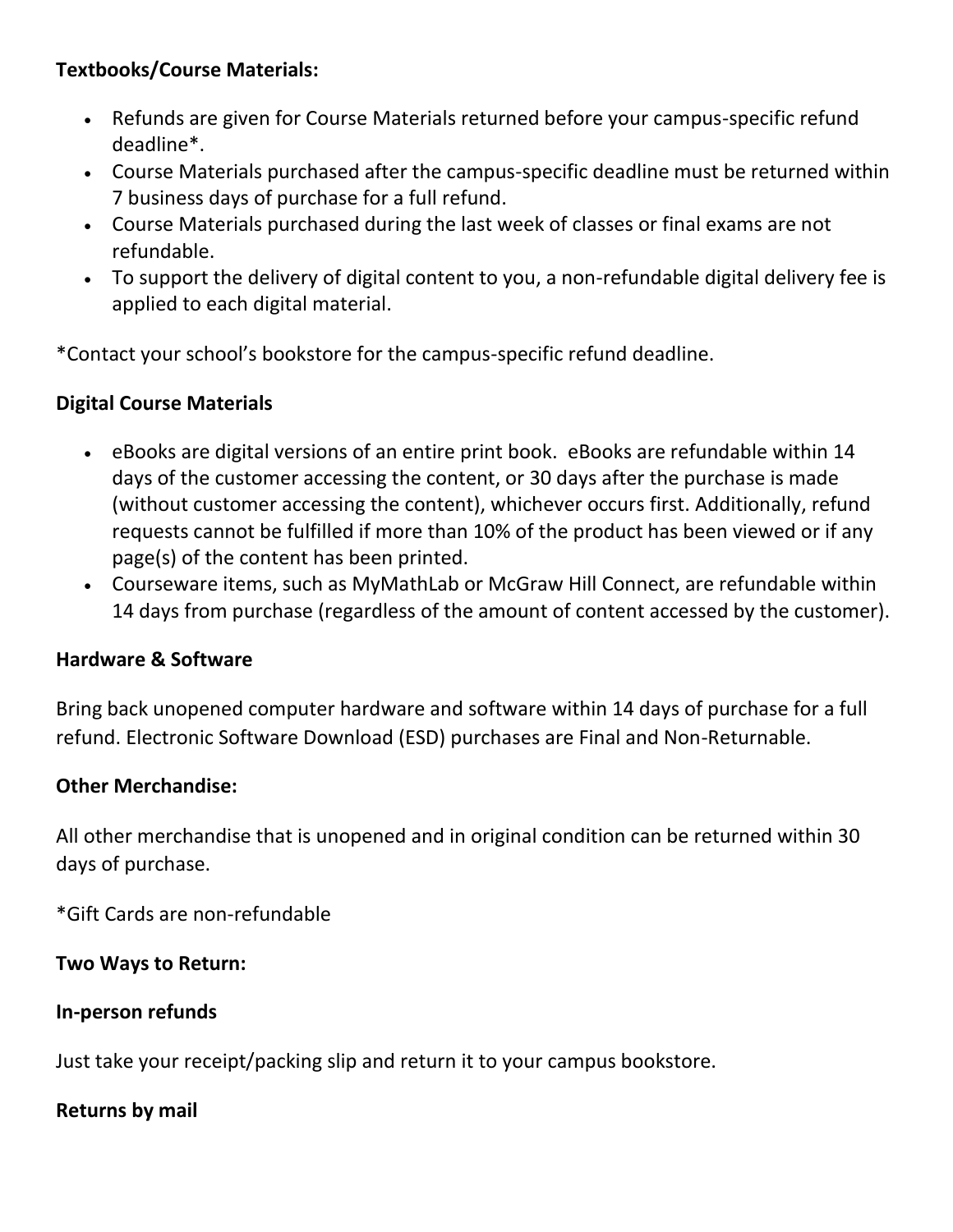- 1. Include a copy of your confirmation email or order details with your securely packaged return. If you don't have this information, include a note with your name, email address, phone number, and order number. Your refund could be delayed if we can't identify the original purchase details.
- 2. Return shipping is at your expense. We're not liable for lost or damaged packages. Please use a traceable, insured method of shipping when returning your item(s).
- 3. Hold on to your tracking information and shipping receipt until you get your refund.

### **BUYBACK**

#### **Selling Back Textbooks (Book Buyback)**

You can sell your books back in the campus bookstore or you can sell back books online using the "Sell Your Textbooks" link at the bottom of any page on the website.

#### **How to Sell Your Textbooks Online**

1. Click "Sell Your Textbooks" link from the website.